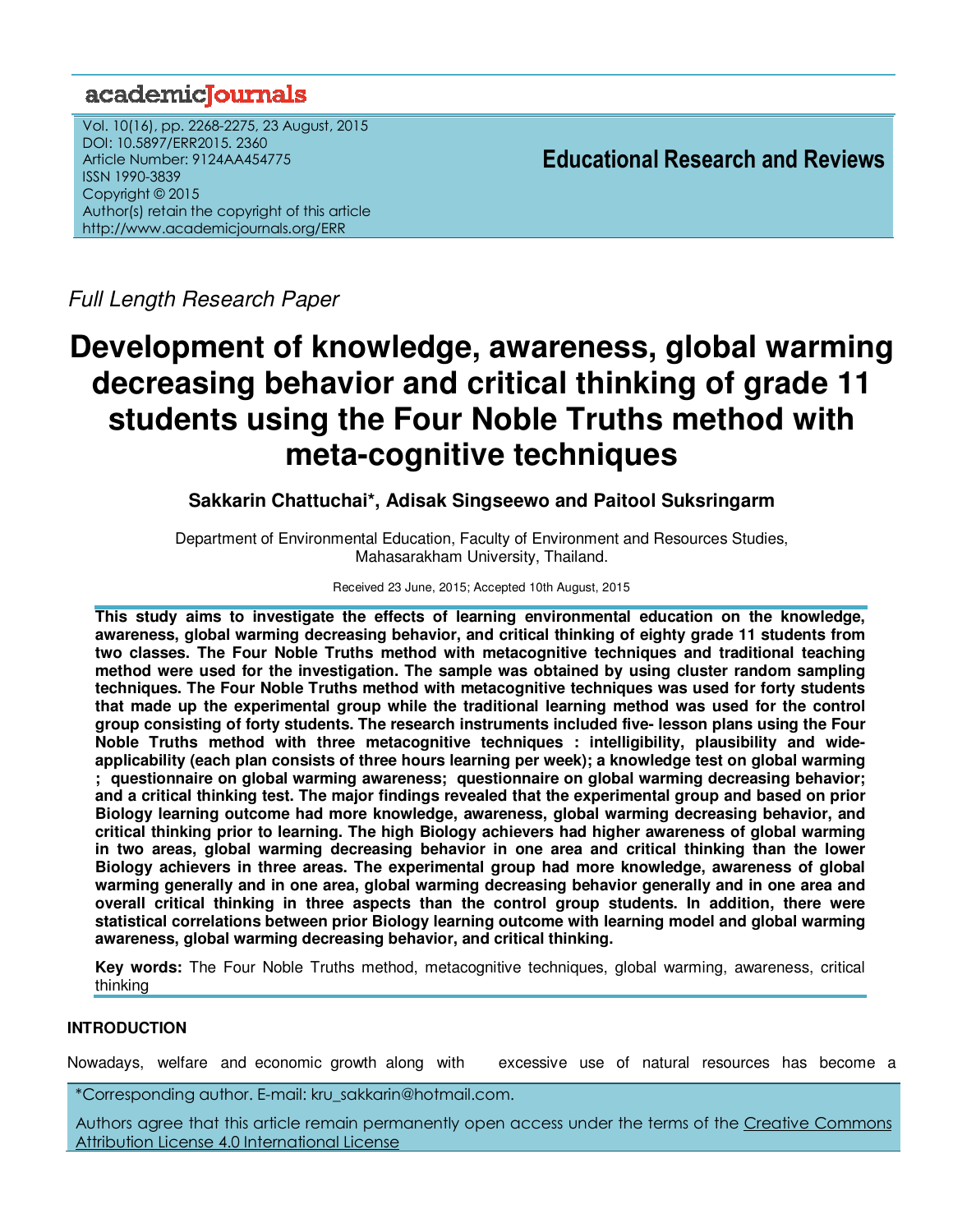dominant issue in many countries across the globe. About 70% of natural disasters currently occurring are the result of climate changes, and it seems that this trend is increasing (Preston et al., 2008). Studies have shown that despite international attempts to reduce the effects of global warming, the emission of greenhouse gases is trending up. This is because the emission increase rate from developing countries is greater than that of developed countries. It is predicted that this condition will become more critical in future (UNDP, 2008). Global warming occurs mostly by burning fossil fuels such as petroleum, coal and natural gases (WMO, 2013). The greenhouse gases (carbondioxide, methane, nitrous oxide, chlorofluoro carbon) can prevent the release of heat from the earth surface into space by adsorbing infrared radiation. This increases the world temperature (UNESCO and UNDP, 2011a). This phenomenon can have consequent impacts on environments such as an increase of sea water level due to the melting glaciers in the world polar zone (UNESCO and UNEP, 2011b), drought, lack of water, desert expansion, and severe weather conditions (heavy rain, floods, and cyclones) (Leighton, 2011). Increased temperature causes the outbreak of malaria and diarrhea. In Thailand, the Ministry of Education emphasizes that education is the essential way for sustainable development and integrating the fusion of environmental education into the whole process of education at primary and secondary levels. Environmental education develops learners' knowledge, attitude awareness, skills, and participation in solving environmental problems (Winscons in Department of Public Instruction, 1999). In other words, environmental education can raise environmental awareness, promote sustainable development, improve the capacity of people to address environment and development issues and generate effective action (Simon, 2000). In an organization of teaching and learning, the teacher can use various teaching methods to manage an environmental education depending upon the contents and learners. In this research, the researcher is interested in the Four Noble Truths (FNT) method developed by Saroj Boasri (The Institute of Culture and Arts, 2010). The method applies the Buddhist principles for instruction with systematic thinking procedures comparable to the scientific method. The FNT method has four stages: suffering, cause of suffering, cessation of suffering, the way to the cessation of suffering which emphasizes problem solving by oneself (Four Noble Truths, 2014 : website). This method can be applied to instruction for solving global warming and degradation of environments caused by human activities.

 Wiriyasitaporn (2011)'s research findings on teaching and learning using the FNT method revealed that the students that learned with the FNT method had higher learning achievement prior to learning, higher learning achievement than the students that learned with the

traditional learning method (Mhodsiri, 2011), higher critical thinking prior to learning (Kingkaew, 2013), and higher critical thinking than the students who used the teacher manual method to learn (Sakjirapapong, 2008).

 An effective teaching and learning can develop higherorder thinking of students by giving them practical activities to do by themselves. One of the higher- order thinking which can be developed and practiced is metacognition. Metacognition is very important in building a meaningful learning by using planning, monitoring and evaluation. It is a process of learning and solving problem. Previous research findings showed that the students who learned with metacognitive techniques had higher intelligibility, plausibility and wide-applicability; could transfer knowledge and understanding about interlesson situations better than the students who learned without metacognitive techniques (Mittlefehldt and Grotzer, 2003). The students who used meta-cognitive techniques had more learning achievement (Appamaraka et al., 2009), more consciousness of environmental conservation and development (Sihapong. 2009), more environmental conservation behaviors (Rukkhachet. 2012), and higher critical thinking than the students using the teacher manual method (Jattuchai, 2010).

 Based on related documents and research findings, the researcher is interested in comparing the effects of management of teaching and learning environmental education on global warming knowledge, global warming awareness, global warming decreasing behaviors, as well as critical thinking of grade 11 students, using the FNT method with meta-cognitive techniques and traditional teaching method.

## **Meta-cognitive techniques**

The inquiry here is formed by three categories of metacognitive techniques for teaching, adapted from Beeth (1989a). These categories are meant to help students use metacognition in order to develop their critical thinking. The first category is intelligibility which encompasses how students reflect abstractly on the content of their thinking. That is, when students ask themselves, "Does this make sense to me?" It is useful because it gives students a conceptual foundation to activate their metacognitive processes. When assessing the intelligibility of a new idea, students may reflect on other students' ideas, or the teachers' ideas. They may ask themselves, "How does the way that this person thinks about the idea help me make sense of it?''

 The second category "plausibility" enables students to test their faith in a particular idea. It is the realm in which students negotiate the status of their ideas. It encompasses the type of metacognition that occurs when students ask themselves, "Should I really believe this idea?" When testing the plausibility of an idea, students may seek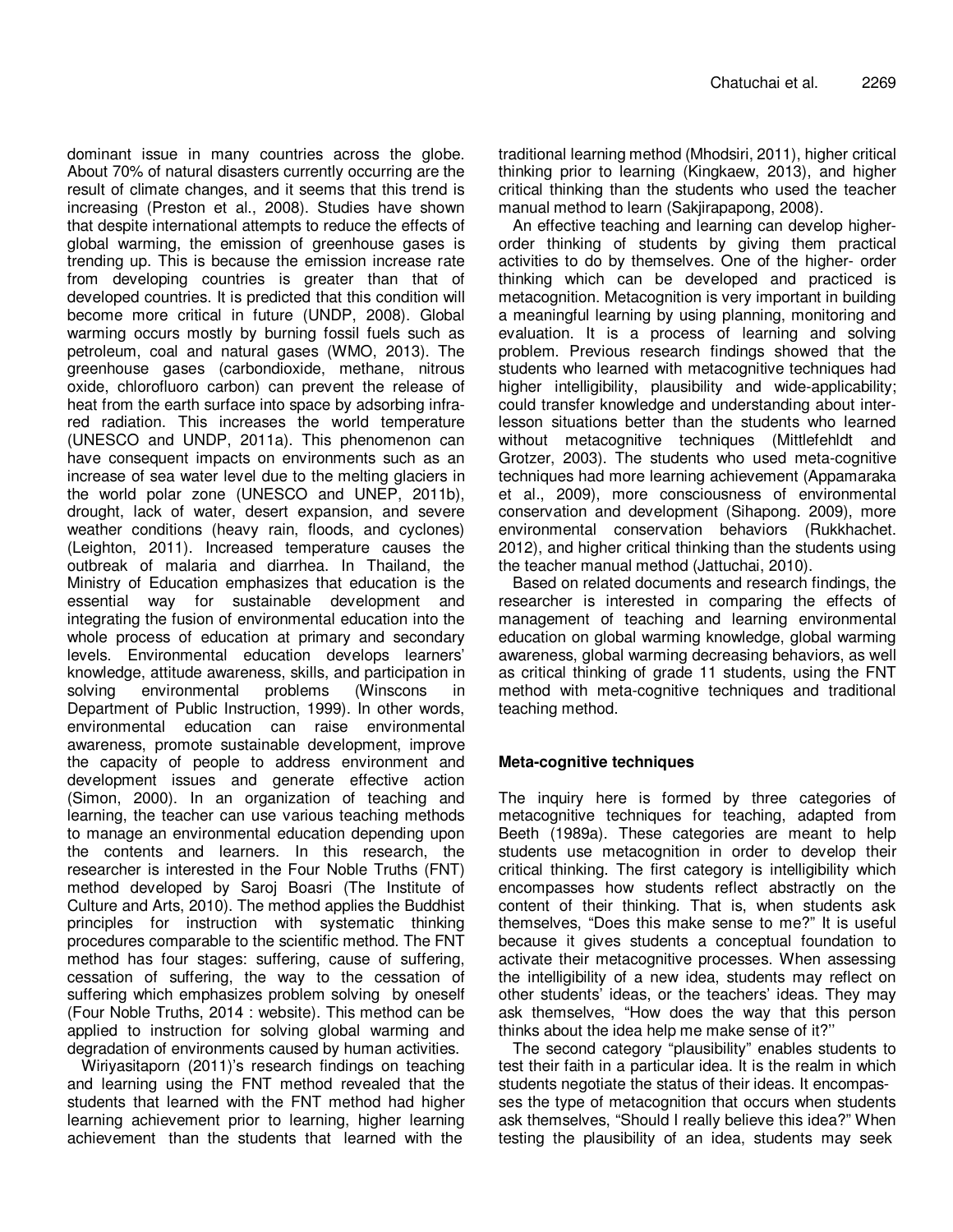counter-evidence against an idea. As a result, the students are often very self-aware of their learning and skeptical of ideas that they only partially understand.

 The third category is "wide-applicability". Employing this technique, students apply what they know about their thinking from one context to another. It involves connection making and looks at the role of reflection through experience. Students may ask themselves, "How can this concept help me in other areas of my learning? Or "What experience (in class or outside of class) have I had that would help me to make sense of this idea?" ''Wide-applicability" is the metacognitive tool that a student might use to transfer his/her knowledge, belief, or thinking from one context to another. It is an important category of transfer.

 The metacognitive techniques could work both on intrapersonal as well as interpersonal level, as shown in Table 1 (Mittlefehldt and Grotzer, 2003).

### **The research objectives**

1. To study and compare the knowledge, awareness, global warming decreasing behaviors, and critical thinking before and after learning using the Four Noble Truths method with metacognitive techniques of grade 11 student as a whole and as classified according to prior biology outcome and learning model.

2. To study and compare knowledge, awareness, global warming decreasing behavior and critical thinking of the students with different prior biology learning outcomes and learning models, after learning.

#### **RESEARCH METHODOLOGY**

#### **Population and sample**

The population consists of two hundred and fifteen grade 11 students from six classes with heterogeneous ability, in the second semester of the 2013 academic year. They attend Nadoon Prachasan School under the Office of Secondary Education Service Area, Zone 26 in Nadoon sub-district, Nadoon District, Maha Sarakam Province, Thailand.

The sample consists of eighty grade 11 students from two classes (forty students each), in the second semester of the academic year 2013. They attend Nadoon Prachasan School. They were selected with cluster random sampling techniques; a class was used as a sampling unit.

#### **Study variables**

#### **Independent valuables**

They include the learning model with two methods: the FNT with metacognitive techniques and the traditional teaching method, as well as the prior biology learning outcome, which consists of high Biology achievers (T-score  $\geq$  50) and low Biology achievers (Tscore  $<$  50).

#### **Dependent variables**

They consist of knowledge, awareness, global warming decreasing behavior, and critical thinking.

#### **Instrument**

The instruments used for the study include lesson plans, a test on global warming knowledge, questionnaire on global warming awareness, questionnaire on global warming decreasing behavior, and critical thinking test. Detailed information about the instruments is given as follows.

Lesson plans on environmental education entitled, Global warming entail using the FNT method with three metacognitive techniques (intelligibility, plausibility, and wide-applicability) for the experimental group students and the traditional teaching method for the control group students; they are 5 plans consisting of 3 h learning in a week.

 With respect to the development of the FNT lesson plans, some metacognitive techniques or questions were added to each stage of the method; for instance, adding intelligibility and plausibility to the first stage, adding intelligibility, plausibility and wide-applicability to the fourth stage.

The researcher constructed a multiple-choice test on global warming with 40 items: difficulties (p) ranged between 0.21 and 0.79, discriminating values (r) between 0.20 and 0.61, and a reliability of 0.913.

The rating-scale questionnaire on global warming awareness has 30 items: discriminating values ranged between 0.29 and 0.72, and a reliability of 0.927.

The rating-scale questionnaire on global warming decreasing behavior has 30 items: discriminating values ranged between 0.21 and 0.66, and a reliability of 0.918.

The critical thinking test based on the Cornell Critical Thinking level X, constructed by Ennis and Millman (1985), has 4 alternatives and 40 items. The test contained 4 areas: credibility of sources and observations, deduction, induction, and assumption identification, with discriminating values ranging between 0.21 and 0.50 and a reliability of 0.831.

#### **Data collection**

There are three stages of data collection as follows.

#### **Preparation**

The two selected classes of grade 11 students were randomly assigned to experimental and control groups. Each group of the students was divided into high Biology achievers and low Biology achievers based on the T-score.

#### **Teaching and learning**

The global warming knowledge test, questionnaire on global warming awareness, questionnaire on global warming decreasing behavior and critical thinking test were administered to the two groups of students prior to the start of the teaching and learning period. The two groups were taught by the researcher who used the 5 assigned lesson plans for three weeks, 3 h each.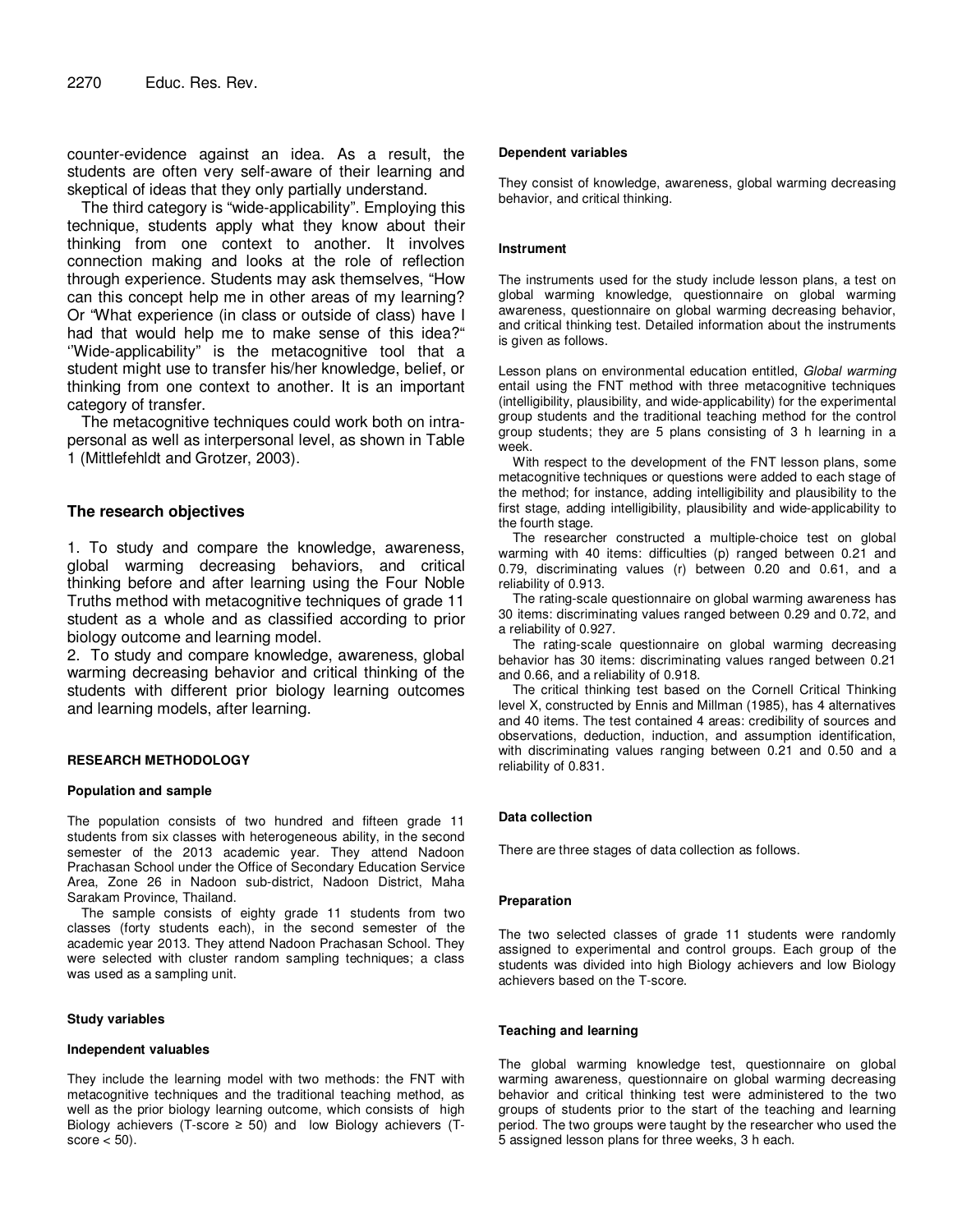| Table 1. Metacognitive techniques: context and characteristic questions. |  |
|--------------------------------------------------------------------------|--|
|--------------------------------------------------------------------------|--|

| <b>Metacognitive</b><br>techniques | <b>Context</b> | <b>Characteristic questions</b>                                                                                                                                                      |
|------------------------------------|----------------|--------------------------------------------------------------------------------------------------------------------------------------------------------------------------------------|
| Intelligibility                    | Intra-personal | Does this idea make sense to me? What part of this idea make sense to me? What do I find<br>difficult about this idea?                                                               |
|                                    | Interpersonal  | What part of Jany's model makes sense to me? What might I add to have it make sense to me?                                                                                           |
|                                    | Intra-personal | Should I believe this idea? Does this idea seem likely to be true?                                                                                                                   |
| Plausibility                       | Interpersonal  | Should I believe this Jany's model? Even if it makes sense to me; is there something about it<br>that seems unlikely to be true? What is believable about it?                        |
| Wide-                              | Intra-personal | How can this idea help me in other areas of my learning? Are pieces of this ideas that relate to<br>other ideas I learned about? What are the fundamental ways in which they relate? |
| applicability                      | Interpersonal  | How does Jany's model help me think about other ideas we've talked about?                                                                                                            |

#### **Evaluation**

After the end of the teaching and learning activities, the two groups were tested by using the 3 pretest instruments as an immediate posttest. Only the questionnaire on global warming decreasing behaviors was administered to the two groups in a four-week period after the termination of the learning as a delayed posttest.

#### **Data analysis**

All of the collected data from the pretest and posttest instruments were analyzed as follows.

The pretest and posttest scores of the four instruments were analyzed to test assumptions of the Two-way MANCOVA and ANCOVA in terms of normality, correlation of dependent variables, homogeneity of variance, homogeneity of regression slope, and homogeneity of variance-covariance matrices. The tested results confirmed the assumptions at the .05 level of significance.

The scores from 5.1 were tested for the difference between the pretest and posttest measures using the paired t-test according to the whole students, the high Biology achievers and the low Biology achievers of each group.

The posttest scores from 5.1 were analyzed for testing the hypothesis that the students with different prior biology outcomes and learning models had different knowledge, awareness, behavior, and critical thinking, using the F-test (Two-way MANCOVA and ANCOVA).

## **FINDINGS**

The research findings are presented as follows.

1) The whole students, the high Biology achievers and the low Biology achievers in the experimental and control groups had higher global warming knowledge, global warming awareness, global warming decreasing behavior and critical thinking prior to learning (p<.001).

2) The high Biology achievers had more global warming awareness generally and in two areas (awareness of global warming impact and global warming prevention);

higher global warming decreasing behavior generally and in five areas; and higher critical thinking generally and in three areas, except for assumption identification than the low Biology achievers (p≤.007) (Tables 2-5). However, the two groups did not have global warming knowledge differently.

3) The experimental group students had more global warming knowledge, global warming awareness generally and in one area; higher global warming decreasing behavior generally and in an area; and higher critical thinking in three aspects, except for the deduction aspect, than the control group students (p≤.002) (Tables 2-5).

4) Statistical interactions between prior Biology learning outcome with learning model and global warming awareness generally and in two aspects: cause of global warming and global warming prevention; global warming decreasing behavior generally and in four aspects: except for the travel behavior aspect; and an entire critical thinking were found to be significant (p≤.039) (Tables 2-5).

## **DISCUSSION**

This study illustrates the positive influences of the FNT method with metacognitive techniques on knowledge, awareness, behavior and critical thinking of the students. Some discussions are presented in details as follows.

 Firstly, the students who learned with the FNT method with metacognitive techniques had higher gains in their four learning outcomes prior to learning; this is supported by research findings of Wiriyasitaporn (1991) that the students who learned using the FNT method had more learning achievement and critical thinking (Bowonchakpop, 2011) prior to learning. This might be due to the fact that FNT method is one of the learner-centered learning experiences which provide opportunities for students to learn by doing and thinking and participating in learning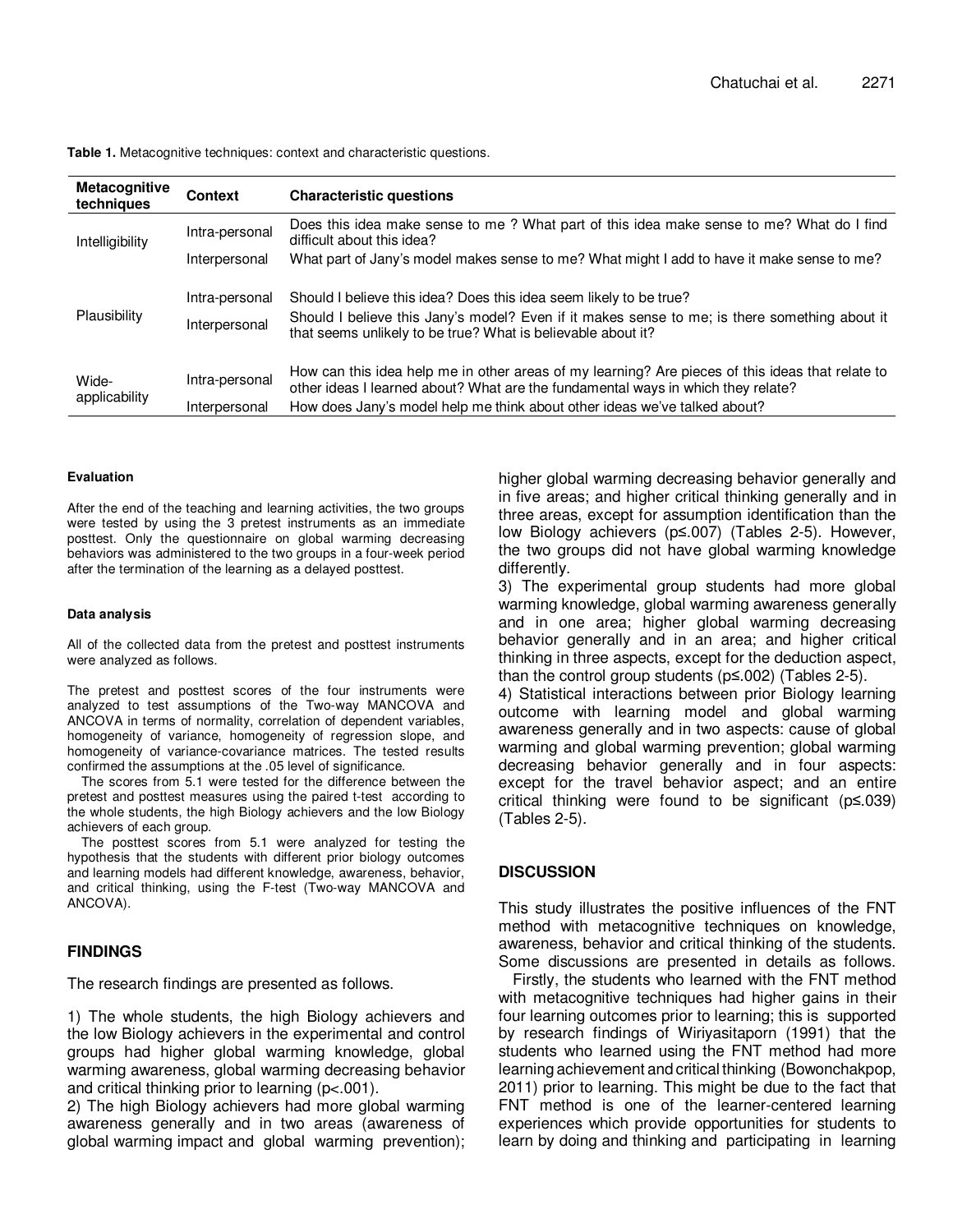| Source of variance        | <b>Statistical test</b> | F      | <b>Hypothesis df</b> | Error df | D         | <b>Partial Eta squared</b> |
|---------------------------|-------------------------|--------|----------------------|----------|-----------|----------------------------|
| Pretest knowledge         | Wilks' Lambda           | 3.558  | 4.000                | 69,000   | $.011*$   | .171                       |
| Pretest awareness         | Wilks' Lambda           | 3.855  | 4.000                | 69,000   | $.007*$   | .183                       |
| Pretest behavior          | Wilks' Lambda           | 1.662  | 4.000                | 69,000   | .169      | .088                       |
| Pretest critical thinking | Wilks' Lambda           | 3.187  | 4.000                | 69,000   | $.018*$   | .156                       |
| Biology learning outcome  | Wilks' Lambda           | 20.084 | 4.000                | 69,000   | $< .001*$ | .538                       |
| Learning model            | Wilks' Lambda           | 66.709 | 4.000                | 69,000   | $< .001*$ | .795                       |
| Interaction               | Wilks' Lambda           | 4.107  | 4.000                | 69.000   | $.005*$   | .192                       |

**Table 2.** Comparison of global warming knowledge, global warming awareness, global warming decreasing behavior and critical thinking of grade 11 students with different prior biology learning outcomes and learning models (Two-way MANCOVA).

\*significant at the .05 level.

**Table 3.** Comparison of global warming awareness in each aspect of grade 11 students with different prior biology learning outcomes and learning models(Two-way ANCOVA).

| <b>Awareness</b>                  | Source of variance | SS     | df | ΜS     | F       | P         | <b>Partial Eta Squared</b> |
|-----------------------------------|--------------------|--------|----|--------|---------|-----------|----------------------------|
| of<br>Causes<br>global<br>warming | Pretest            | 5.751  | 1  | 5.751  | 46.964  | $.000*$   | .385                       |
|                                   | Learning outcome   | .121   |    | .121   | .987    | .324      | .013                       |
|                                   | Learning model     | 1.996  |    | 1.996  | 16.296  | $< .001*$ | .178                       |
|                                   | Interaction        | .539   | 1  | .539   | 4.406   | $.039*$   | .055                       |
|                                   | Error              | 9.184  | 75 | 9.184  |         |           |                            |
| of<br>Impact<br>global<br>warming | Pretest            | .060   | 1  | .060   | .603    | .440      | .008                       |
|                                   | Learning outcome   | 1.040  | 1  | 1.040  | 10.405  | $.002*$   | .122                       |
|                                   | Learning model     | 9.374  |    | 9.374  | 93.756  | $< .001*$ | .556                       |
|                                   | Interaction        | .008   | 1  | .008   | .079    | .779      | .001                       |
|                                   | Error              | 7.499  | 75 | .100   |         |           |                            |
|                                   | Pretest            | 3.550  | 1  | 3.550  | 30.706  | $.000*$   | .290                       |
| Global<br>warming<br>prevention   | Learning outcome   | 3.824  | 1  | 3.824  | 33.069  | $< .001*$ | .306                       |
|                                   | Learning model     | 16.003 | 1  | 16.003 | 138.401 | $< .001*$ | .649                       |
|                                   | Interaction        | 3.691  | 1  | 3.691  | 31.923  | $-.001*$  | .299                       |
|                                   | Error              | 8.672  | 75 | .116   |         |           |                            |

\*significant at the .05 level.

activities through four stages: suffering (setting problem), cause of suffering (formulating hypothesis), cessation of suffering (experimenting/collecting data), and the way leading to cessation of suffering (discussing/concluding). The students received direct experiences from doing by themselves through searching data, processing data, drawing conclusion and using their own learning method. This is supported by the Bruner's learning theory that emphasizes learning from experience or doing and reasoning (thinking) (Bruner, 1966). In addition, the students made use of the metacognitive techniques (intelligibility, plausibility, and wide-applicability), which facilitate the construction of knowledge or idea of the students and group member during a small group working session (a type of co-operative learning) (Johnson and Johnson, 1991). The students, therefore, could collaboratively think and conclude on the knowledge gained from learning, which is supported by the social constructivist views (Suksringarm, 2007). The students had adequate knowledge which facilitated awareness and finally led to changes in behavior (Schwartz, 1974).

Secondly, the high Biology achievers had more global warming awareness generally and in two aspects (awareness of global warming impacts and global warming prevention (Table 3); global warming decreasing behavior generally and in all five aspects (Table 4) and the critical thinking generally and in three aspects, except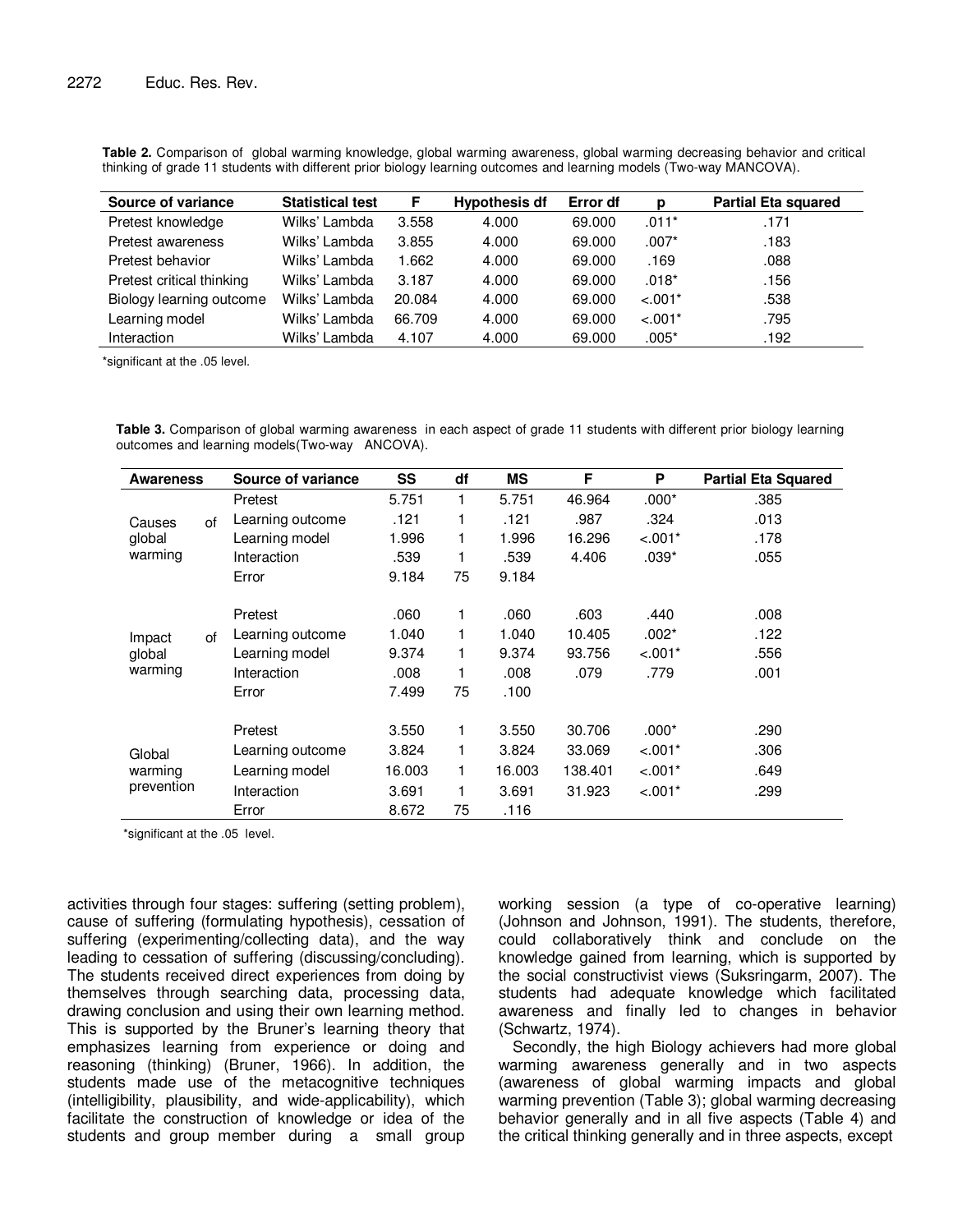| <b>Partial Eta Squared</b> |
|----------------------------|
| .002                       |
| .081                       |
| .205                       |
| .069                       |
|                            |
| .-63                       |
| .149                       |
| .170                       |
| .141                       |
|                            |
|                            |
| .076                       |
| .279                       |
| .219                       |
| .063                       |
|                            |
|                            |
| .036                       |
| .065                       |
| .161                       |
| .039                       |
|                            |
| .056                       |
| .126                       |
| .137                       |
| .099                       |
|                            |
|                            |

**Table 4.** Comparison of global warming decreasing behavior in each aspect of grade 11 students with different prior biology learning outcomes and learning models (Two-way ANCOVA).

\*significant at the .05 level.

for assumption identification (Table 5) than the low Biology achievers. This might be due to the high confidence of the high Biology achievers in their abilities to learn (Jokobson, 2006), being more self-directed learning behavior (Heins, 1980), and having more achievement motivation than the low Biology achievers. These characteristics could help the high Biology achievers respond to each learning activity at a more frequent level. They could develop more awareness, which led to change in the global warming decreasing behavior. Also, all experiences they received from this type of teaching and learning might facilitate the development of their critical thinking abilities.

 Finally, the students who learned using the FNT method with metacognitive techniques or meatacognitiontyped questions had more knowledge, awareness in general and each aspect, global warming decreasing

behavior generally and in an aspect and critical thinking generally and in three aspects, except for the deduction aspect more than the students who learned using the traditional teaching method. This is supported by some research findings that the students who learned using the FNT method had more learning achievement (Mhodsiri, 2013), and critical thinking (Sakjirapapong, 2008) than the students who learned using the traditional teaching method. This might be due to the fact that FNT method with metacognitive techniques is a type of learnercentered activity, which emphasizes learning by experience and thinking, based on Bruner's view (Bruner, 1966). The students also employed the metacognitive techniques to monitor themselves in accomplishing their learning and developing their critical thinking abilities. Furthermore, a small learning and discussion group can help their co-operative learning and construct a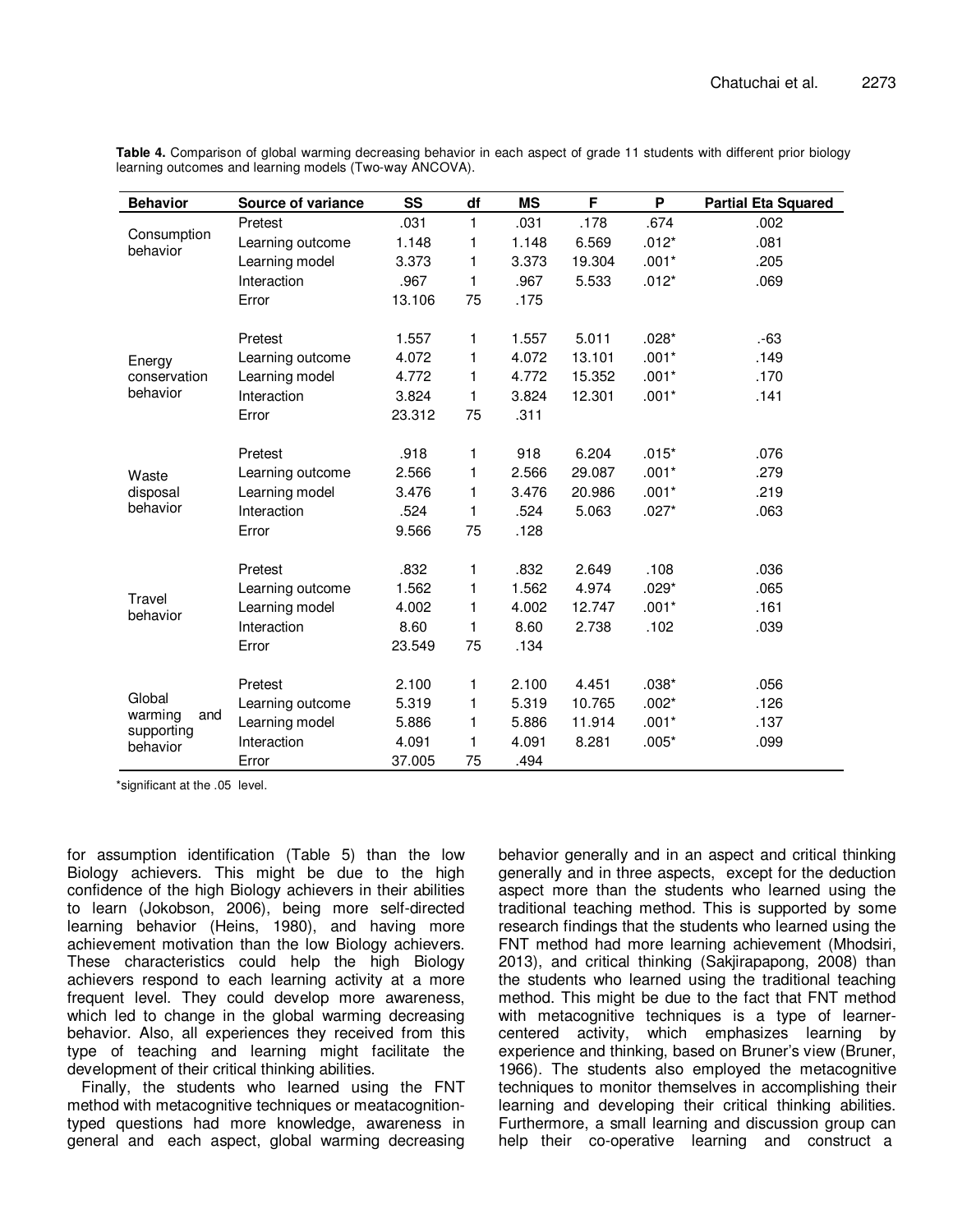| <b>Critical thinking</b>       | <b>Source of variance</b> | <b>SS</b> | df | MS     | F      | P        | <b>Partial Eta Squared</b> |
|--------------------------------|---------------------------|-----------|----|--------|--------|----------|----------------------------|
|                                |                           |           |    |        |        |          |                            |
|                                | Pretest                   | 8.216     | 1  | 8.216  | 5.814  | $.018*$  | .072                       |
| Credibility<br>0f              | Learning outcome          | 20.860    | 1  | 20.860 | 14.762 | $-.001*$ | .164                       |
| and<br>sources<br>observations | Learning model            | 92.156    | 1  | 92.156 | 65.214 | $-.001*$ | .465                       |
|                                | Interaction               | 5.142     | 1  | 5.142  | 3.638  | .060     | .046                       |
|                                | Error                     | 105.985   | 75 |        |        |          |                            |
|                                | Pretest                   | 35.938    | 1. | 35.938 | 26.562 | $.001*$  | .262                       |
|                                | Learning outcome          | 21.922    | 1  | 21.922 | 16.202 | $.001*$  | .178                       |
| Deduction                      | Learning model            | .006      | 1  | .006   | .004   | .948     | .000                       |
|                                | Interaction               | .794      | 1  | .794   | .587   | .448     | .008                       |
|                                | Error                     | 101.474   | 75 | 1.353  |        |          |                            |
|                                | Pretest                   | 2.811     | 1  | 2.811  | 1.409  | .239     | .018                       |
|                                | Learning outcome          | 11.159    | 1  | 11.159 | 5.594  | $.012*$  | .069                       |
| Induction                      | Learning model            | 42.527    | 1  | 42.527 | 21.318 | $.001*$  | .221                       |
|                                | Interaction               | 3.643     | 1  | 3.643  | 1.826  | .181     | .024                       |
|                                | Error                     | 149.619   | 75 | 1.995  |        |          |                            |
| Assumption<br>identification   | Pretest                   | 12.017    | 1  | 12.017 | 8.298  | $.005*$  | .100                       |
|                                | Learning outcome          | 1.905     | 1  | 1.905  | 1.218  | .273     | .016                       |
|                                | Learning model            | 114.613   | 1  | 114.61 | 73.316 | $.001*$  | .494                       |
|                                | Interaction               | .916      | 1  | 3      | .586   | .446     | .008                       |
|                                | Error                     | 117.247   | 75 | .916   |        |          |                            |

**Table 5.** Comparison of critical thinking in each aspect of grade 11 students with different prior biology learning outcomes and learning models (Two-way ANCOVA).

\*significant at the .05 level.

knowledge group, based on the social constructivist view (Suksringarm, 2007). The students with more knowledge of global warming might have an adequate awareness leading to global warming decreasing behavior (Schwartz, 1974) more than those students who learned using the traditional teaching method.

## **RECOMMENDATION**

The Four Noble Truths method with metacognitive techniques is an effective teaching and learning method for enhancing knowledge, awareness, global warming decreasing behavior and critical thinking of the students. This method is based on learner-centered activities and the view of learning by experience and thinking, the social constructivist view and intellectual procedures of metacognitive techniques. The teachers, therefore, should be encouraged and supported to implement this method in teaching environmental education at any grade level.

## **Conflict of Interests**

The authors have not declared any conflict of interests.

## **RFERENCES**

- Appamaraka S, Suksringarm P, Singseewo A (2009). Effects of Learning Environmental Education Using the 5E – Learning Cycle Approach with the Metacognitive Moves and the Teacher's Handbook Approach on Learning Achievement, Integrated Science Process Skills and critical Thinking of Mathayomseuksa 3 Students. Pakistan J. Soc. Sci. 6(5):287-291.
- Beeth ME (1998a) "Teaching For Conceptual Change : Using Status as Metacognitive Tool," Sci. Educ. 82(3):343-356.
- Bowonchakpop P (2011). A Result of Using the Four Noble truths in Buddhism moralities Learning of Matthayomsuksa 5Students. Master's independent Study, Mahasarakham University.
- Bruner JS (1966). Toward a Theory of Instruction. Cambridge : MA Harvard University Press. Four Noble Truths. (2014). "4 Noble Truths of Climate Change,"Four Noble Truths Newsletter. Available from : http://4nobletruths.org/. [access 22 october 2014]
- Heins ED (1980). Training Learning Disabled Children's Self-Control : Cued and Non-Cued Self-Recording in the Classroom. Ph.D. Thesis University of Verginia.
- Institute of Culture and Arts. (2010). Commemoration of Assoc. Prof. Dr. Saroch Buasri. Bangkok: Institute of Culture and Art, Srinakharinwirot University.
- Jokobson A (2006). "Students self-confidence and Learning through Dialogues in a Net-Besed Environmental; J. Technol. Teach. Teacher Educ. 75(5):275 – 277.
- Jattuchai A (2010). Effects of Learning Biology Using the 7E Learning Cycle Approach with the Metacognitive Moves and the Teacher's Handbook Approach on Integrated Science Process Skills and Critical Thinking of Mathayomseuksa 5 Students with Different Understanding of the Nature of Science. Science Master's